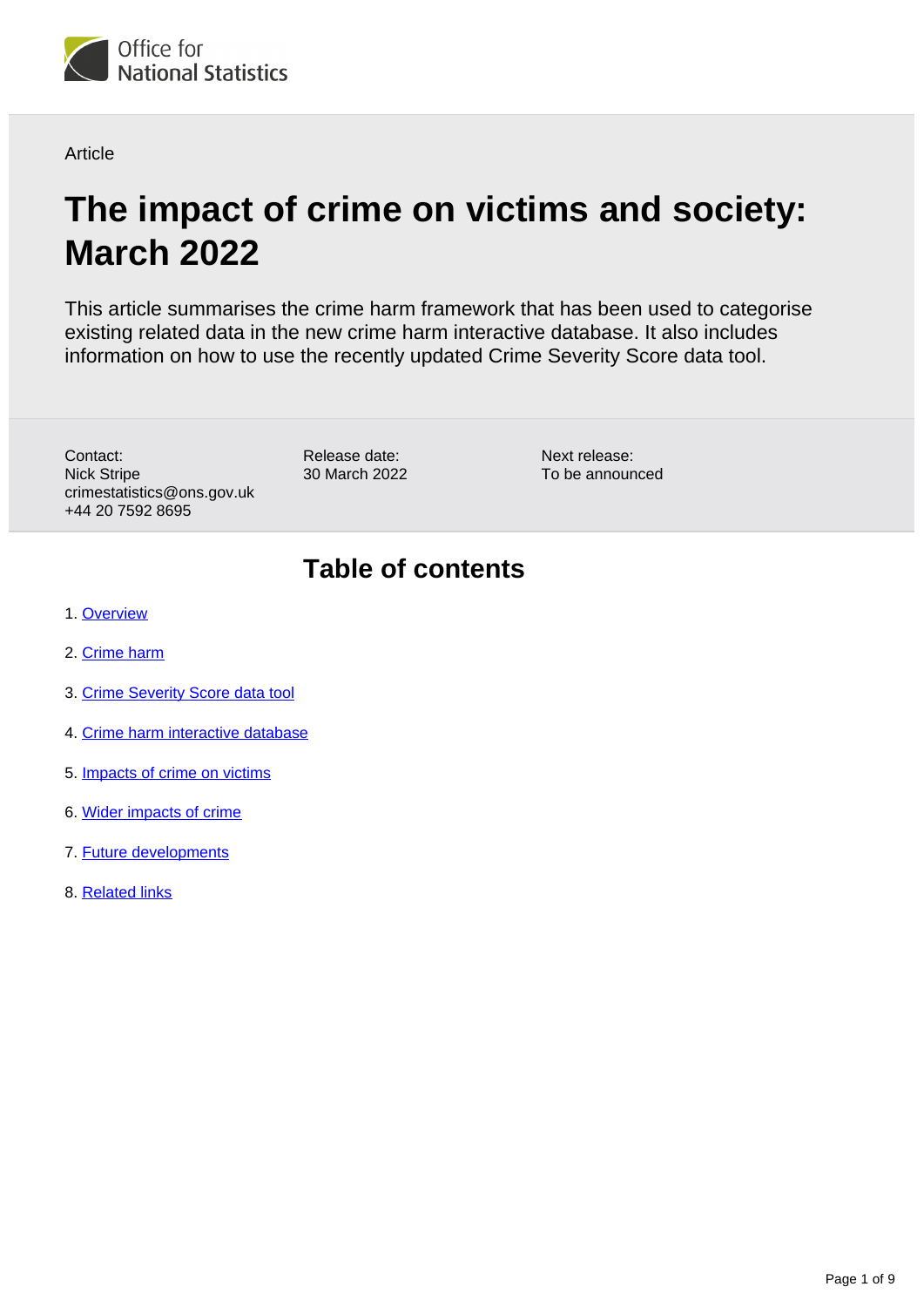## <span id="page-1-0"></span>**1 . Overview**

- The new crime harm framework offers comprehensive and detailed categorisation of the available crime harm related data.
- The Crime Severity Score (CSS) data tool is designed to provide single value crime severity scores based on police recorded crime and sentencing data for various geographical areas and a measure of changes over time.
- The crime harm interactive database collates a wider range of published statistics relating to the impact of crime on individuals and society produced by public bodies in England and Wales.

## <span id="page-1-1"></span>**2 . Crime harm**

Crime harm refers to the negative impacts of crime on individuals and society. While crime is often seen as a harm in its own right, the negative impacts related to any one incident will differ by the type of crime experienced as well as the perspective of the victim. These harms include a wide range of outcomes for both individuals, such as financial loss and physical harm, and for communities and wider society, such as fear of crime and increased use of health and victim services.

The Centre for Crime and Justice at the Office for National Statistics publishes various data related to crime harm, as well as the [Crime Severity Score \(CSS\) data tool](https://www.ons.gov.uk/peoplepopulationandcommunity/crimeandjustice/datasets/crimeseverityscoreexperimentalstatistics). The CSS data tool was developed to complement police recorded crime count data by providing a single value for crime severity to measure change over time and between geographical areas. As with other measures based on police recorded crime, the CSS is affected by variations in recording practices over time and between areas. For more information on how the CSS data tool can be used see the [Crime Severity Score data tool section.](https://www.ons.gov.uk/peoplepopulationandcommunity/crimeandjustice/articles/theimpactofcrimeonvictimsandsociety/march2022#crime-severity-score-data-tool)

The CSS data tool and other indexes based on police recorded crime, such as the [Cambridge Harm Index \(CHI\),](https://www.crim.cam.ac.uk/research/thecambridgecrimeharmindex) reflect the relative harm of an offence to society and the likely demands on the police. However, they do not provide detailed information on the wide-ranging impacts crime can have on individuals and society. Therefore, in addition to the CSS data tool, we have developed a crime harm interactive database to collate and organise data on this topic.

There are a variety of crime harm models that have already been developed to better measure the impact of crime on society. Two of the main crime harm models were conceptualised by Hillyard and Tombs (2007) in [From](https://www.taylorfrancis.com/chapters/mono/10.4324/9781315245416-10/paddy-hillyard-steve-tombs-2007-crime-social-harm-crime-law-social-change-48-pp-9-25-paul-stretesky-michael-lynch)  ['Crime' to Social Harm](https://www.taylorfrancis.com/chapters/mono/10.4324/9781315245416-10/paddy-hillyard-steve-tombs-2007-crime-social-harm-crime-law-social-change-48-pp-9-25-paul-stretesky-michael-lynch) and Greenfield and Paoli (2013) in [A framework to assess the harms of crimes](https://www.jstor.org/stable/23639794).

Both models propose identifying the possible harms associated with criminal activity and the bearer of those harms. While Hillyard and Tombs discussed organising impacts of crime at different levels (for example, individual, community and societal level) using a "social harm" approach, Greenfield and Paoli also discussed evaluating and standardising the severity of each harm.

To achieve the most comprehensive and detailed categorisation of the available data, we have created a framework based on concepts outlined in these two models. This includes organising data by "who" is impacted by crime (harm level) and "what type" of harm is experienced (domain), within the crime harm interactive database.

### **Harm level**

One of the main ways we can organise crime harm information is by identifying "who" is experiencing the impact of crime. This is most commonly split into harms experienced by individuals, communities, institutions and wider society. Therefore, the proposed framework contains four crime harm levels: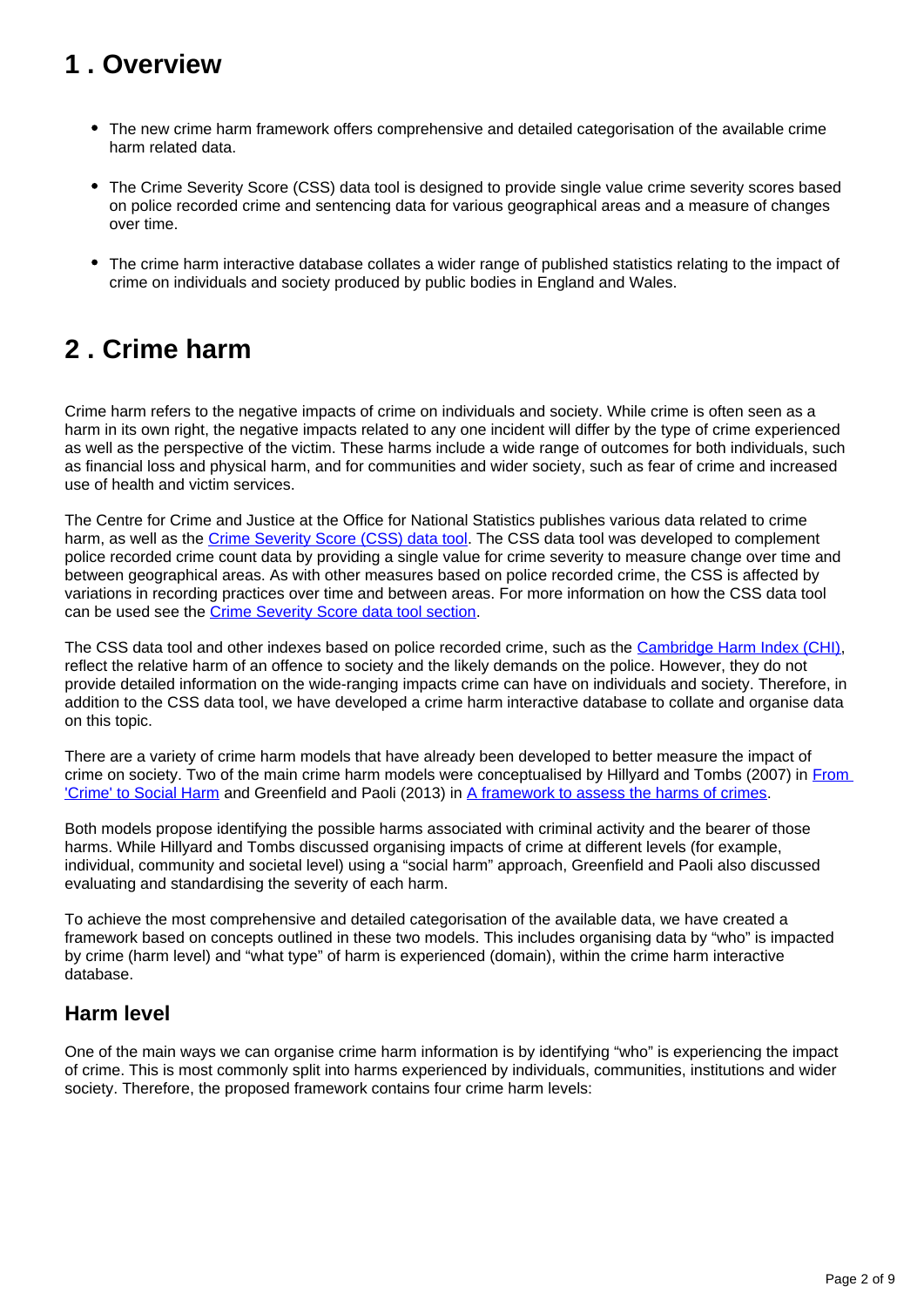- individual level harms directly impacting individual members of society, for example, emotional damage to a person or a broken bone or other physical injury
- community level harms impacting communities at a local level, such as antisocial behaviour, that can affect the neighbourhood environment and perceptions of safety
- institutional level harms that directly affect businesses, the government and third sector organisations, such as financial losses from fraud and theft offences
- societal level harms that have wide-ranging impacts that affect society as a whole, such as expenditure of public money to fund victim services

#### **Type of harm**

We have also organised the various impacts of crime into different crime harm domains. These are defined as follows for the purposes of this article:

- physical any physical damage including death, injury, or violence
- emotional or psychological any adverse impacts on psychological and emotional well-being
- financial or economic any material or financial losses
- community safety any restrictions in autonomy, freedom of movement, access to information, or growth and development because of fear or other detrimental effects of crime
- privacy any violation of privacy, including access to personal or confidential information or unauthorised entry to property

See the [crime harm interactive database](https://www.ons.gov.uk/peoplepopulationandcommunity/crimeandjustice/articles/theimpactofcrimeonvictimsandsociety/march2022#crime-harm-interactive-database) section for further information on the types of data that are collated into this framework.

## <span id="page-2-0"></span>**3 . Crime Severity Score data tool**

Existing official statistics on crime data from both the Crime Survey for England and Wales (CSEW) and police recorded crime are presented as counts of the number of offences or as a rate of offences recorded per head of population, broken into broad offence categories. However, these counts do not take into account the varying severity of crimes within broad offence categories, or the demands these will place on the police.

In response to past reviews of crime statistics and recommendations to create a weighted crime measure, the Office for National Statistics developed the [Crime Severity Score \(CSS\)](https://www.ons.gov.uk/peoplepopulationandcommunity/crimeandjustice/datasets/crimeseverityscoreexperimentalstatistics), a weighted measure of crimes recorded by the police, in 2016. The CSS data tool complements police recorded crime count data by providing a single value for crime severity.

By "severity", we intended to reflect the relative harm of an offence to society and the likely demands on the police, given that the police resource requirements are likely to be greater for offences that are more serious. Severity of offences was calculated using Ministry of Justice sentencing data to produce weights for the CSS data tool. These weights were updated in 2021 with sentencing data to year ending March 2019 to reflect any changes in sentencing guidelines.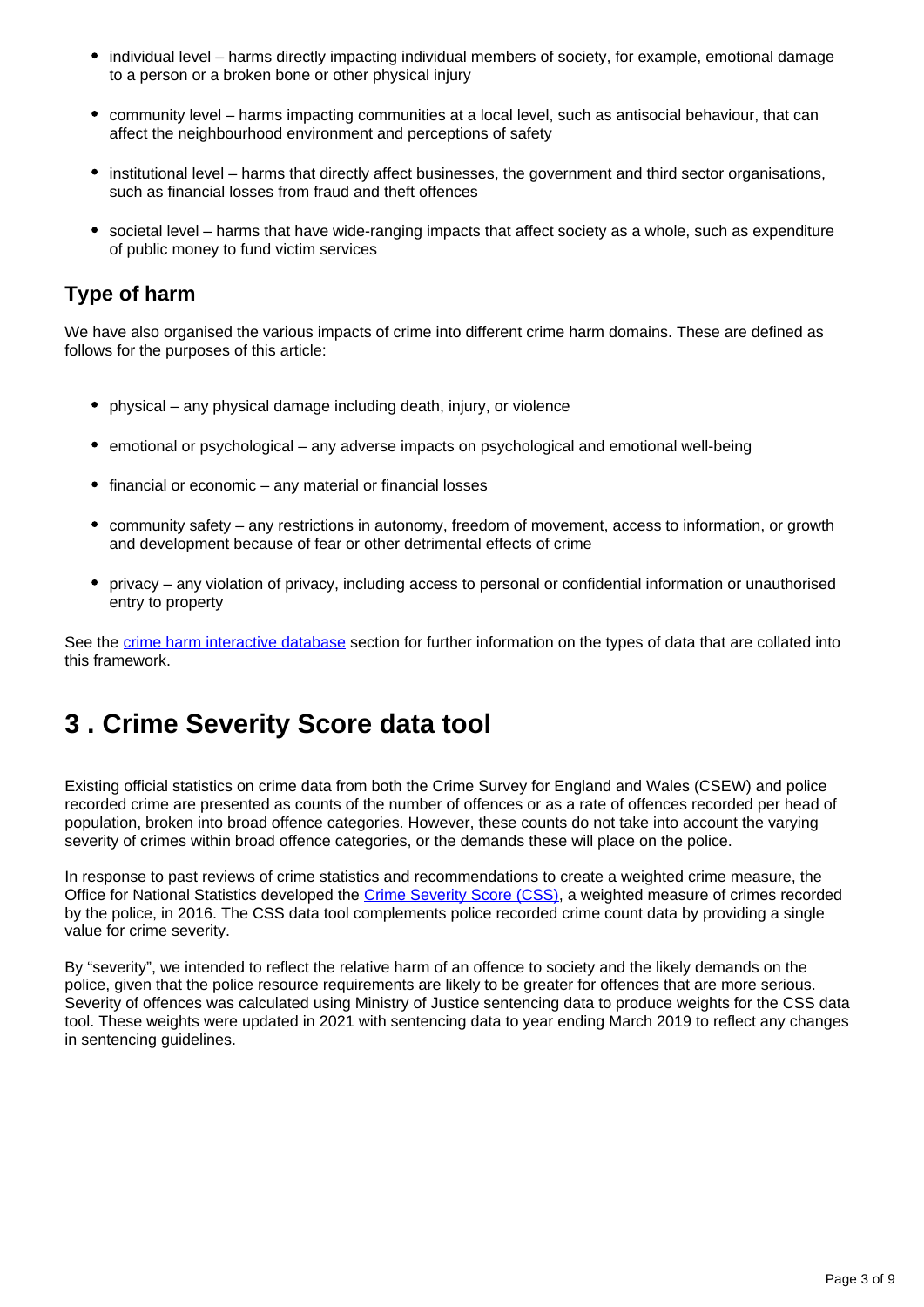### **Crime Severity Score over time**

The data tool enables analysis of trends over time. Similar trends are seen for both the police recorded crime rate and the Crime Severity Score (Figure 1). The increases in the Crime Severity Score were more pronounced than the police recorded crime rate between year ending March 2014 and year ending March 2019 because of rises in more serious violent and sexual offences, which have a larger weight.

Various [improvements to recording processes and practices](https://www.justiceinspectorates.gov.uk/hmicfrs/publications/state-of-policing-the-annual-assessment-of-policing-in-england-and-wales-2019/) by the police made substantial contributions to rises in these offences during this period. Decreases from year ending March 2020 to year ending March 2021 reflect the impact of the coronavirus (COVID-19) pandemic.

#### **Figure 1: Trends in police recorded crime offence rate and Crime Severity Score for England and Wales**

#### **Year ending March 2003 to year ending March 2021**

### Figure 1: Trends in police recorded crime offence rate and Crime Severity Score for England and Wales



Year ending March 2003 to year ending March 2021

#### **Source: Home Office - Police recorded crime and Office for National Statistics - Crime Severity Score**

#### **Notes:**

- 1. Data based on police recorded crime are not designated as National Statistics.
- 2. Police recorded crime rates and Crime Severity Score cannot be compared in terms of the level of crime because they are represented on different scales.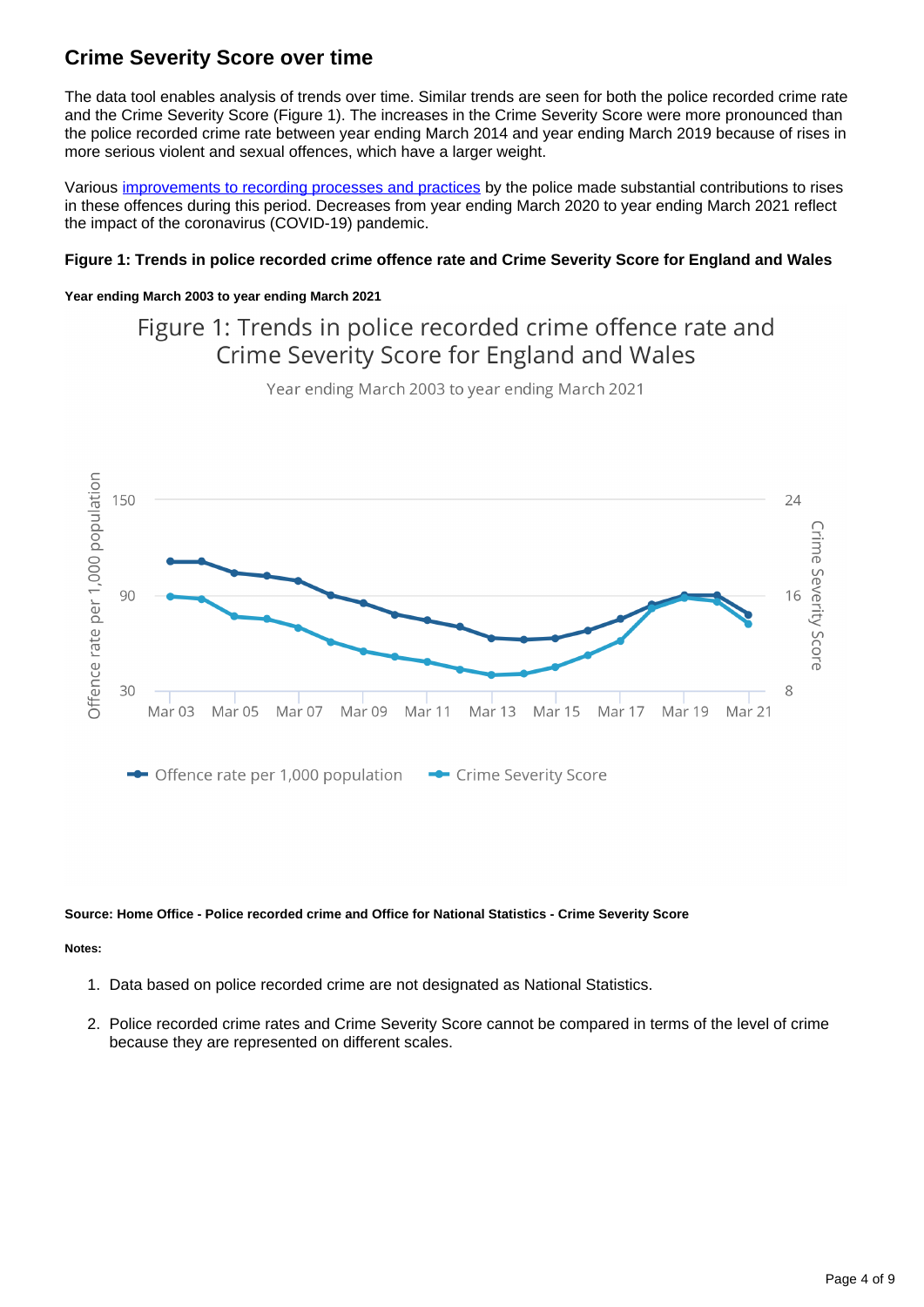### **Crime Severity Score by geographical area**

The Crime Severity Score can be used to obtain a further understanding of the crime profile and demand on a police force over time. Trends in severity scores between police force areas as well as community safety partnerships across England and Wales can be compared (Figure 2), and the underlying weights for each offence examined. This enables results to be reproduced at a more granular level.

#### **Figure 2: Trends in Crime Severity Score for Suffolk and Devon and Cornwall**

#### **Year ending March 2003 to year ending March 2021**

### Figure 2: Trends in Crime Severity Score for Suffolk and Devon and Cornwall

Year ending March 2003 to year ending March 2021 **Crime Severity Score**  $20$  $10$  $\overline{O}$ Mar<sub>03</sub> Mar 05 Mar 07 Mar 09 Mar 11 Mar 13 Mar 15 Mar 17 Mar 19 Mar 21 Suffolk - Devon and Cornwall

#### **Source: Office for National Statistics - Crime Severity Score**

The CSS data tool and similar indexes, such as the Cambridge Crime Harm Index (CHI), provide a valuable and simple way to compare crime severity over time and across geographies, as well as being important tools for understanding demands on the police. However, it is important to note that these measures are limited by their reliance on police recorded crime and sentencing data or guidelines alone. Police recorded crime does not capture crimes that are not reported to the police and trends can be influenced by changes in recording practices and police activity. In addition, sentencing data or guidelines alone may not capture the full picture and complexity of the impact of crime on individuals and society.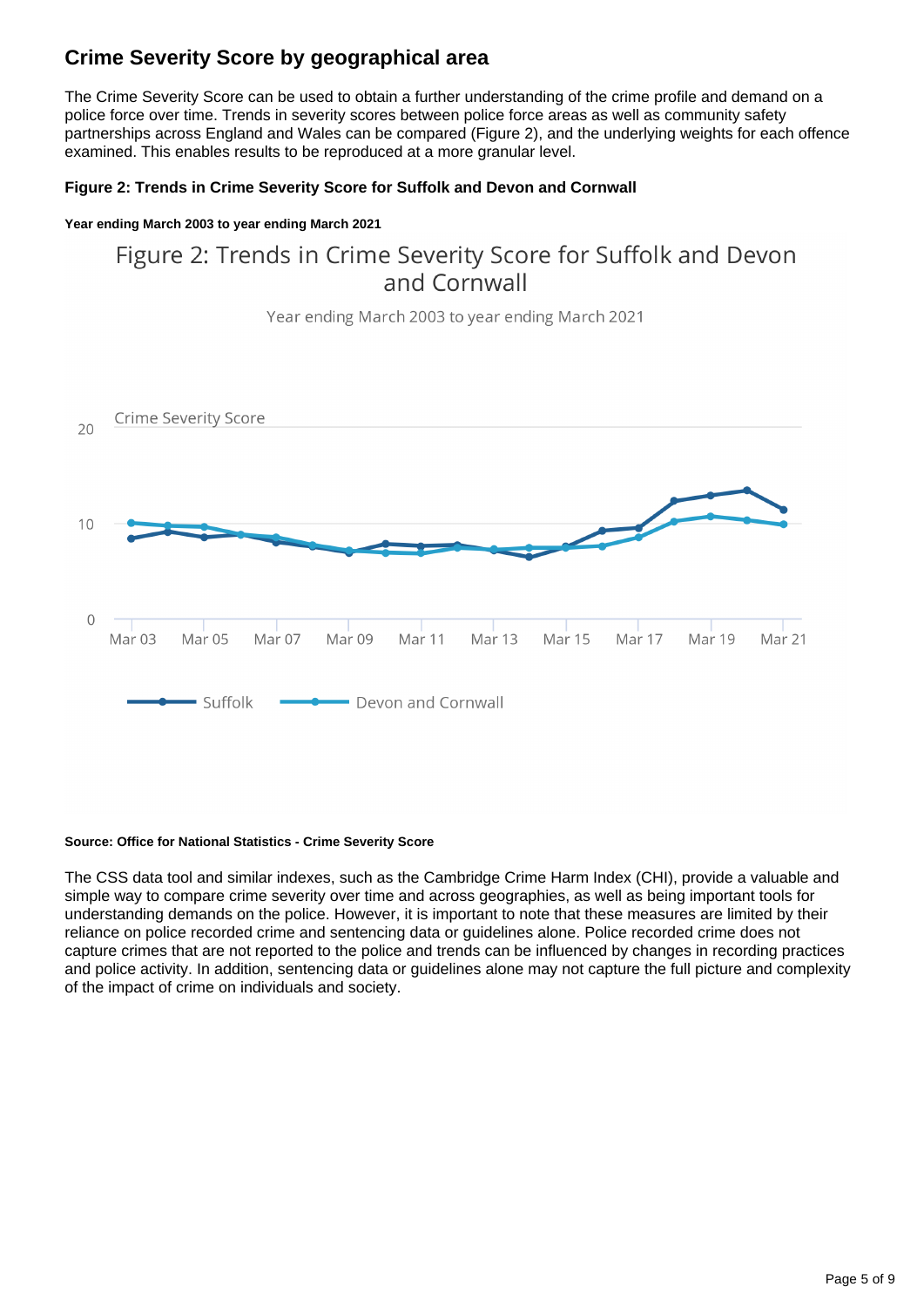## <span id="page-5-0"></span>**4 . Crime harm interactive database**

Our new [crime harm interactive database](https://gss.civilservice.gov.uk/dashboard/tools/crime-and-justice-statistics/database.html) aims to collate additional data sources and outcome measures related to the impacts of crime on individuals and society in order to complement the Crime Severity Score (CSS) data tool and provide a more holistic picture of crime harm. It includes sources of data that measure crime that is not reported to the police, such as the Crime Survey for England and Wales (CSEW), as well as data that measure the harm caused by crime across different domains, such as hospital admissions data.

The crime harm interactive database allows for easy access to statistics containing relevant data. The included statistics are conveniently collated in one location, are publicly available and are mostly classed as official statistics and usually adhere to the [Code of Practice for Statistics](https://code.statisticsauthority.gov.uk/).

## <span id="page-5-1"></span>**5 . Impacts of crime on victims**

The database contains a wide range of outcomes and data sources relevant to individual level crime harms. These are organised into the following categories:

- physical harms
- emotional or psychological harms
- financial or economic harms
- privacy

#### **Physical harms**

These harms encompass a wide range of outcomes related to physical damage including death, injury, or violence across multiple data sources. Main indicators include:

- violence with injury offences (Crime Survey for England and Wales (CSEW))
- type of injury sustained during violent offences (CSEW)
- homicide (Home Office Homicide Index)
- hospital admissions for assault with a knife or sharp object (NHS Hospital Episodic Statistics and NHS Wales)

The CSEW provides a reliable measure of violence with injury offences and the types of injuries sustained across England and Wales at a national level. The Homicide Index and hospital data provide a better indicator of serious violence and physical harm at a sub-national level

The database also contains links to other indicators of physical harms, such as the [Violence in England and](https://www.cardiff.ac.uk/__data/assets/pdf_file/0003/2524845/ViolenceInEnglandandWalesin2020_NVSNCardiffUniversityReport.pdf)  [Wales in 2020: An Accident and Emergency Perspective \(PDF, 773KB\)](https://www.cardiff.ac.uk/__data/assets/pdf_file/0003/2524845/ViolenceInEnglandandWalesin2020_NVSNCardiffUniversityReport.pdf) publication, which measures emergency department attendance for injuries caused by violence using National Violence Surveillance Network data.

### **Emotional or psychological harms**

These harms cover a range of emotional and psychological impacts such as emotional distress and symptoms of depression and anxiety. Main measures include: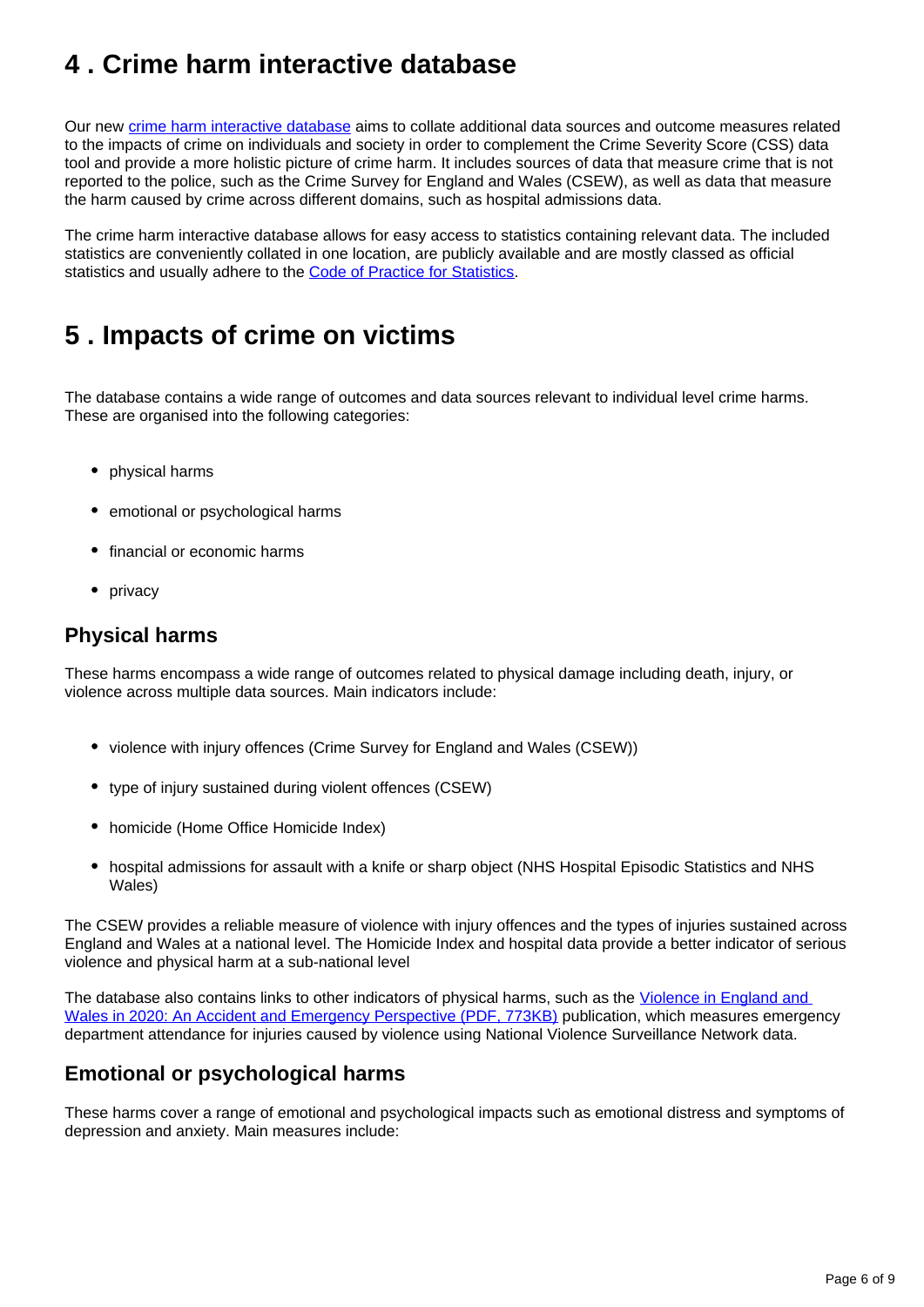- emotional impacts and their severity (CSEW Nature of Crime publications)
- symptoms of depression and anxiety (Telephone-operated Crime Survey for England and Wales)

The national Adult Psychiatric Morbidity Survey (APMS) provides detailed data on adult mental illness and access to services. It is a cross-sectional survey carried out approximately every seven years. The 2007 and 2014 Adult [Psychiatric Morbidity Surveys](https://academic.oup.com/ije/article/49/2/361/5625684?login=false) contained questions on violence and abuse, so that their relationship with poor mental health can be explored.

#### **Financial or economic harms**

These harms refer to all material losses, such as loss of money and possessions, damage to personal property that results in financial costs, as well as time taken off work and loss of wages. The main financial and economic harm indicators include:

- financial and property loss (CSEW Nature of Crime publications, appendix tables and other related tables)
- occupational impacts such as time taken off work or loss of employment (selected CSEW Nature of Crime publications)

#### **Privacy related harms**

Data on these harms cover crimes associated with breach of privacy. For instance, burglary where the home space is invaded, various types of cyber-attacks and fraud where personal information is accessed maliciously. Main privacy measures include:

- invasion of privacy by force entry to a property (CSEW and police recorded crime in Crime in England and Wales: appendix tables)
- invasion of privacy via computer misuse (CSEW and police recorded crime in Crime in England and Wales: appendix tables and CSEW Nature of Crime: fraud and computer misuse)

The impact of invasion of privacy via computer misuse varies significantly depending on the nature of the offence. For example, a large-scale data breach resulting in access to an individual's name and email address is likely to have a very different impact on an individual compared with having personal photos stolen in a phone hacking.

## <span id="page-6-0"></span>**6 . Wider impacts of crime**

Wider impacts of crime refer to crimes against society, such as public order offences and anti-social behaviour, crimes against businesses and organisations, as well as the impact crimes against individuals, communities and institutions have on wider society. For example, costs related to preventing and responding to crime.

#### **Community level**

Whole communities can be affected by crime regardless of whether individuals are direct victims of crime or not. For example, anti-social behaviour can impact on perceptions of safety and have negative impacts on the local environment, while fear of crime can limit social functioning and impact community cohesion. Main indicators include: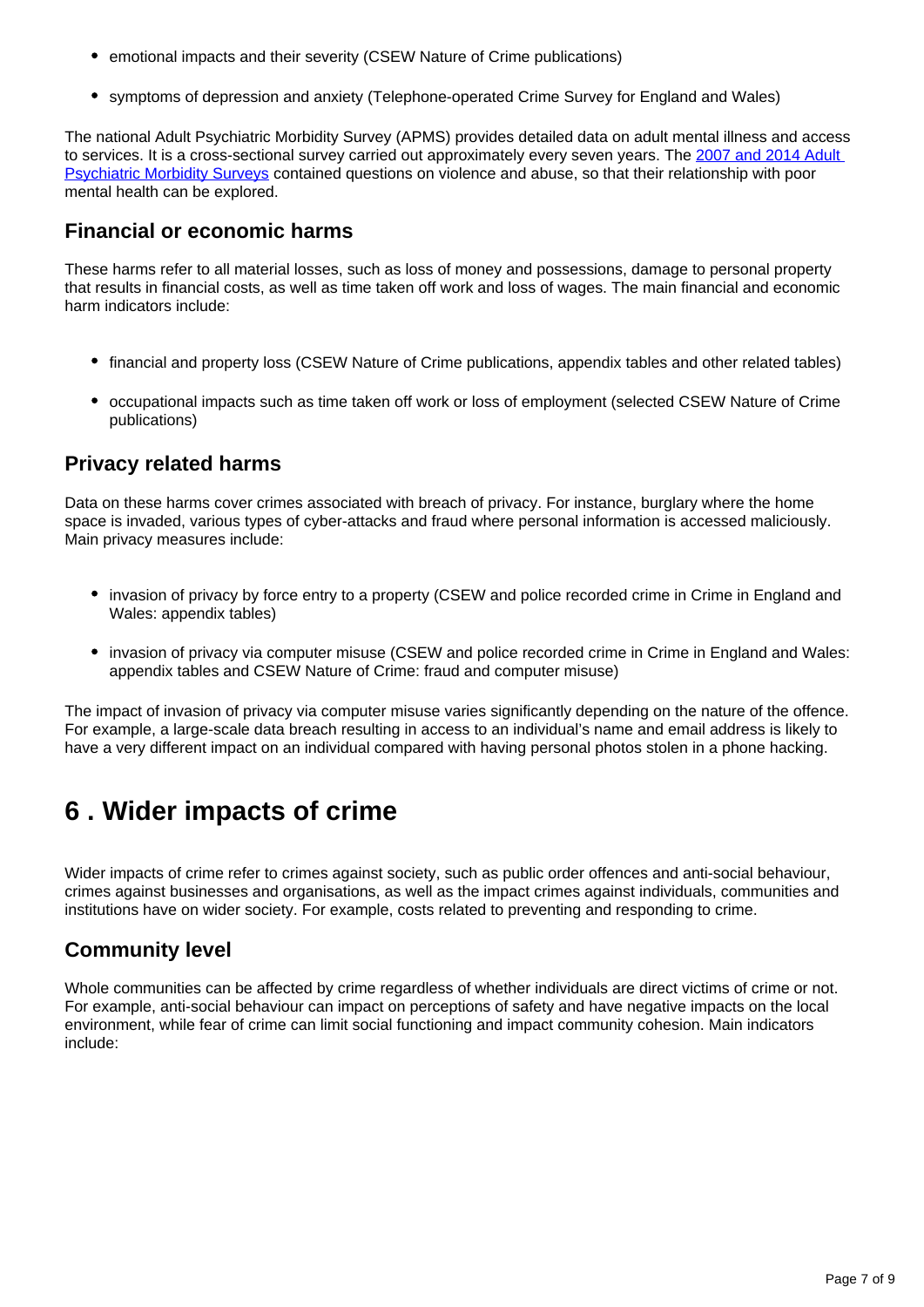- fear of crime and antisocial behaviour (CSEW Annual Supplementary Tables and Opinions and Lifestyle Survey (OPN))
- crimes against society such as drug offences, possession of weapons or public order offences (Police Recorded Crime PFA Tables and Public Health Profiles)

The [OPN Perceptions of personal safety and experiences of harassment, Great Britain](https://www.ons.gov.uk/peoplepopulationandcommunity/crimeandjustice/datasets/perceptionsofpersonalsafetyandexperiencesofharassmentgreatbritain) publication covers perceptions of safety in the local area, perceptions of safety after experiencing harassment, and any resulting behavioural changes.

#### **Institutional level**

Data sources related to private and public sector entities contain indicators of financial or economic harms and invasion of privacy. Main indicators include:

- financial or property loss (Commercial Victimisation Survey (CVS))
- occupational impacts (Economic and Social Costs of Crime, selected CSEW Nature of Crime publications)
- invasion of privacy (Cyber Security Breaches Survey (CSBS))

While the Home Office [Commercial Victimisation Survey](https://www.gov.uk/government/statistics/crime-against-businesses-findings-from-the-2018-commercial-victimisation-survey-data-tables) was designed to measure crimes against businesses in England and Wales, the [Cyber Security Breaches Survey](https://assets.publishing.service.gov.uk/government/uploads/system/uploads/attachment_data/file/950063/Cyber_Security_Breaches_Survey_2019_-_Main_Report_-_revised_V2.pdf) was set up by the Department for Digital, Culture, Media and Sport (DCMS) to understand the nature and significance of the cyber security threats they face, including the cost and impact of breaches. The survey is representative of UK organisations and surveys, both businesses and charities.

### **Society level**

Crimes against individuals, communities and institutions also impact on society as a whole. These impacts are predominantly financial and result from expenditure on anticipating crime, consequences of crime and responding to crime. For example, use of victim services and charity run helplines, or being treated by the NHS because of a physical injury sustained from a violent incident. Main indicators include:

use of public services (Department for Education – Looked After Children data, National Society for the Prevention of Cruelty to Children – Childline data and Home Office – Economic and Social Costs of Crime publication)

The Home Office [Economic and Social Costs of Crime publication \(PDF, 1.75MB\)](https://assets.publishing.service.gov.uk/government/uploads/system/uploads/attachment_data/file/732110/the-economic-and-social-costs-of-crime-horr99.pdf) estimates the economic and social costs of crime using a range of data sources that provide information on crime and related costs. The latest estimate for the total cost of crimes in England and Wales was approximately £59 billion in the year ending March 2016.